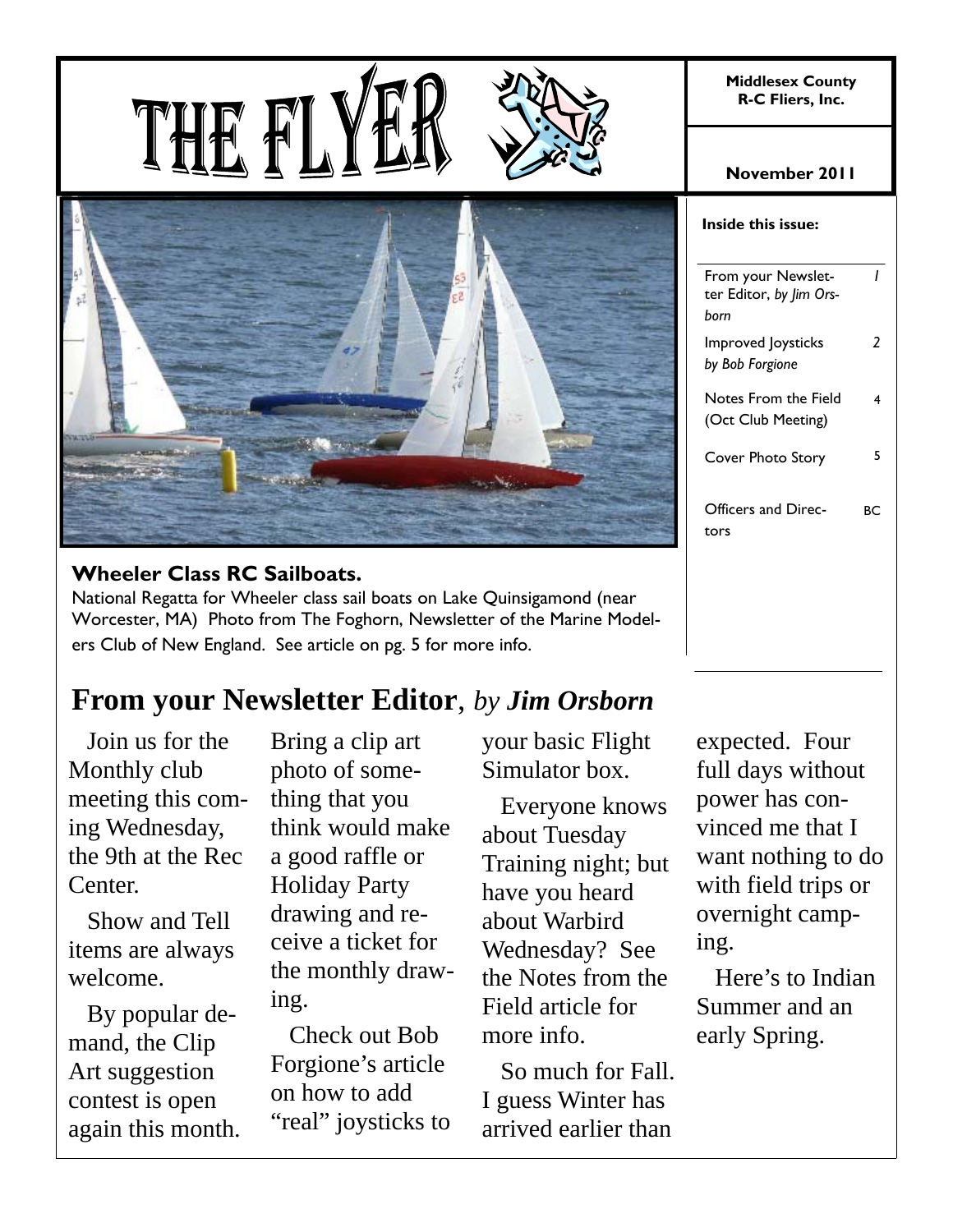#### **Improved Joysticks** *by Bob Forgione*

 Hi everyone. How happy are you with the stick response on your Real Flight Basic Simulator? Well if you're happy then read no further. Also, if you have the simulator that you can use your own transmitter, no need to read on either.

 However, if you want a better response and reliability of your basic simulator read on.

 Do you have a old, 4 channel Futaba transmitter lying around doing nothing?

 My Real Flight was very erratic and exhibited" whiplash" on the right control stick in Mode 2.When you gave it left stick on the aileron control the plane would whip down to the left and require a quick response correction and it would be erratic and there is nothing like that in real flying. I called Great Planes and they would fix it but it would take about 8 weeks.

 So here is the solution. Get out the snips and detach the wires leading from the circuit board to the joysticks. (Oh No!) I would do one stick at a time. You must do both sticks for circuit balance.

 Now take the back off your old Futaba. Note that the joystick mechanical screws are located in the same place as in the simulator and the housings are the same size. The pots on the Futaba are larger and have a great deal more resolution for the trim and fit in the simulator housing.

 Look for the wires connecting to the pot and snip those. Leave enough wire to hook to the RealFlite Basic control box circuit board.

 Mount the Futaba joy sticks to the simulator case with the screws from the Futaba. Strip and connect wires as follows; Note that the pots are marked with control #.

NOTE: The markings on the simulator circuit board for the Ail-Elev are not clear. So make sure the From-To are going to the correct Futaba pot.

| FROM:        |              | TO:    |                     |
|--------------|--------------|--------|---------------------|
| Futaba Radio |              |        | Simulator Ckt Board |
| Pot # $1$    | <b>Black</b> | Yellow |                     |
|              | <b>Brown</b> | Green  |                     |
|              | Red          | Blue   |                     |
| Pot #2       | <b>Black</b> | Yellow |                     |
|              | Red          | Blue   |                     |
|              | Blue         | Green  |                     |
| Pot # $3$    | <b>Black</b> |        | Yellow (Throttle)   |
|              | Orange       | Green  |                     |
|              | Red          | Blue   |                     |
| Pot #4       | <b>Black</b> |        | Yellow (Rudder)     |
|              | Red          | Blue   |                     |
|              | Yellow       | Green  |                     |
|              |              |        |                     |

 I would solder the wires together and place shrink tubing over the connected wires. The wires can accept the tubing after soldering by pinching the connection and sliding the tubing over the soldered connection and some of the insulated wire to be sure all the joint is covered. Then use the heat gun to complete the joint insulation.

 Screw the case back together and get ready for some improved response from the simulator.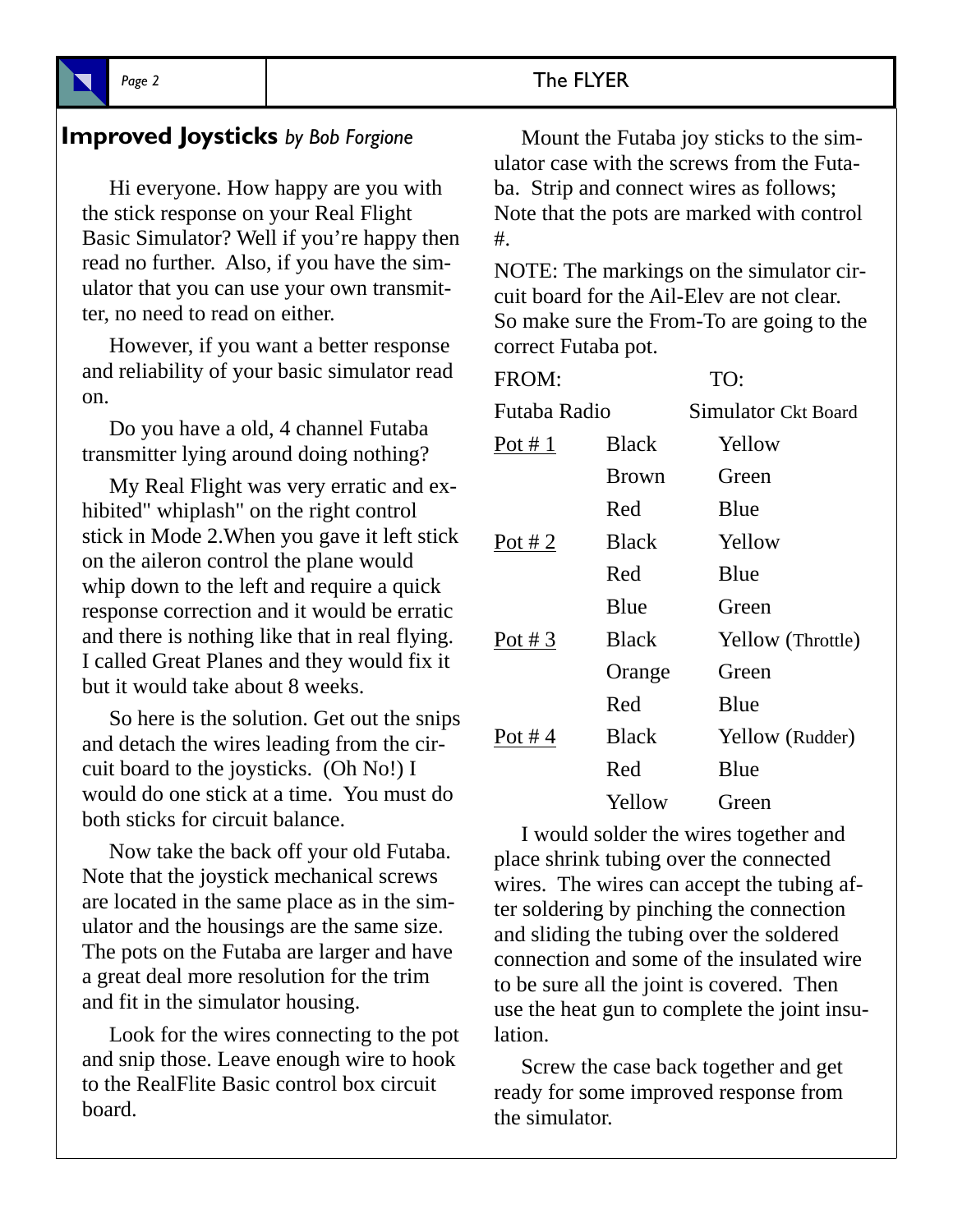

Photos 1 and 2:

The top photo shows the inside of the Simulator case after the modification is complete. The case is ready to go back together. The second photo is a close-up of the heat shrink tubing installation.

With the wires tucked in and the case closed, get ready for a new feel and improved response when using your Real-Flight Basic simulator.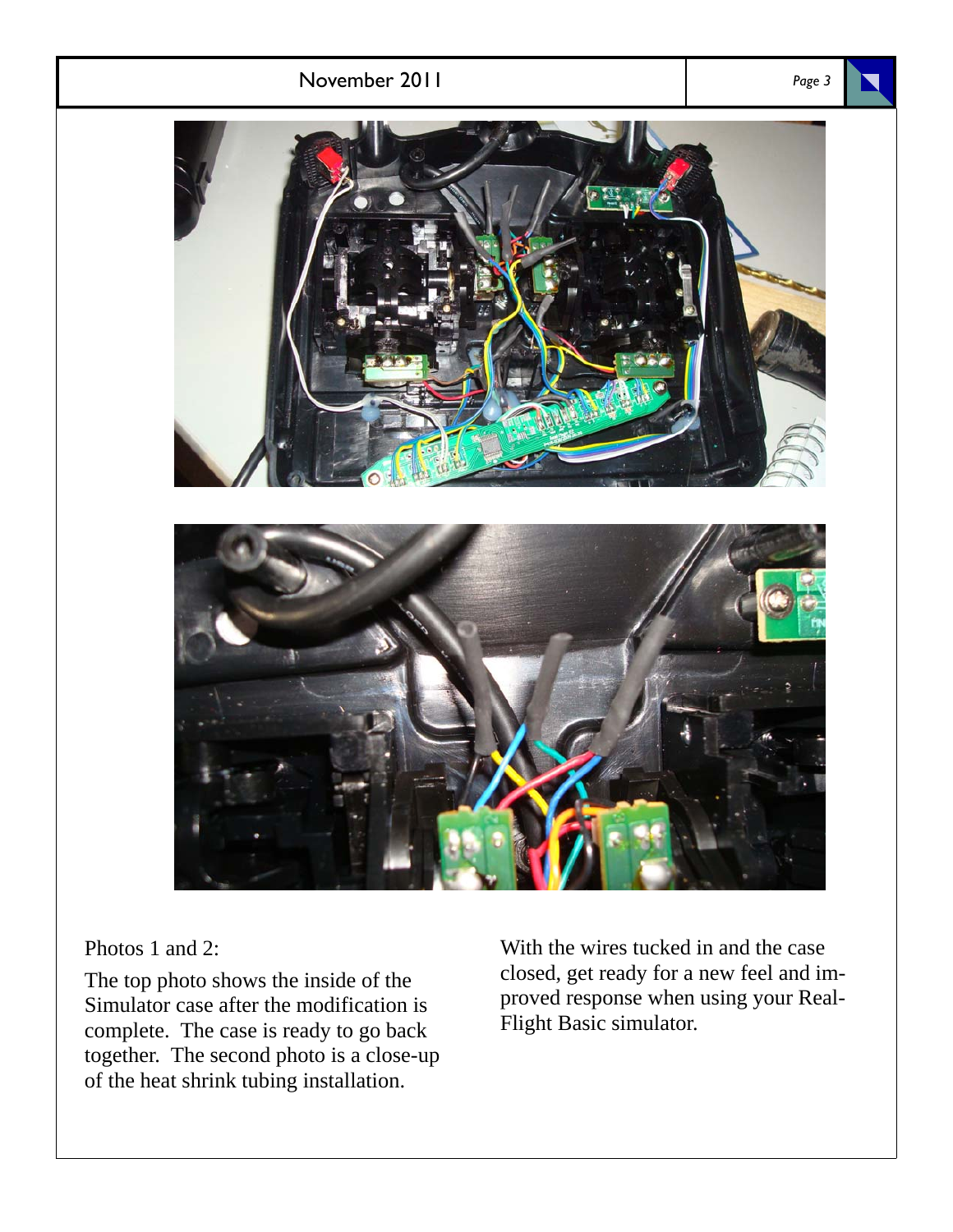## **Notes From the Field** *by Jim Orsborn*

## **October Meeting Notes**

President, Jerry Crowley, opened the August meeting at 7:35 PM with 20 members in attendance.

We have a new father (Bill) / son (Charles) membership, so Ray tells us that the current membership is at 65.

Jeff offered the following details about our club treasury status.

| July 31 Bal. | \$5,590 |
|--------------|---------|
| Aug 31 Bal.  | \$4,887 |
| Sept 30 Bal. | \$4,296 |

Recent expenses have included monthly raffles, field maintenance, and events.

#### **Old Business**

Jeff reported that Yankee Doodle was well attended. Great weather lead to us using a full gallon of fuel to take up a steady stream of potential fliers. Two planes were used. Takeoffs needed full power, but landings were real short due to the long grass.

Fly-in on Sun. Oct. 16th. Basic plan is to start at 9:30 and order pizza around noon. No special events, just an early Fall flying date.

#### **New Business**

Elections are coming. Dan Costa and Paul Sullivan have volunteered to poll the membership for volunteers. Look for more details to follow.

Warbird Wednesday. Dan and Paul announced that they have been holding Warbird Wednesday and would like to invite other pilots.

Holiday Party. As reported earlier, the date has been set for Jan. 14th. Consensus is to use the same location and the Jan date.

Club Auction. Yes it is scheduled for January 29th. Need volunteers and will be holding a planning meeting soon. Jeff, Don and Jerry are leading the charge, so see one of them if you would like to volunteer.

Clip Art Contest. Okay, so here is your chance to try again. Popular demand and a vote confirmed that the contest should be repeated again this coming month.

#### Monthly Raffle Winners.

Dan Costa won a gallon of fuel and Adam Harte won a field charger.

#### **Rambling Thoughts**

 Club rules clearly state that intentional flying behind the flight line, over an occupied parking lot, or an active event in another part of Veteran's Field Park is STRICTLY PROHIBITED.

 During the last meeting, someone told me that the E-Flight Advance 25E is a really nice model to look at as a first electric powered, sport aerobatic. So here is what I've found on the Web:

Advance 25e by E-flight

4 channels, 510 Sq. In., semi-symmetrical wing, tricycle gear, Power 25 or 32 brushless Outrunner, balsa & plywood with UltraCoat cover.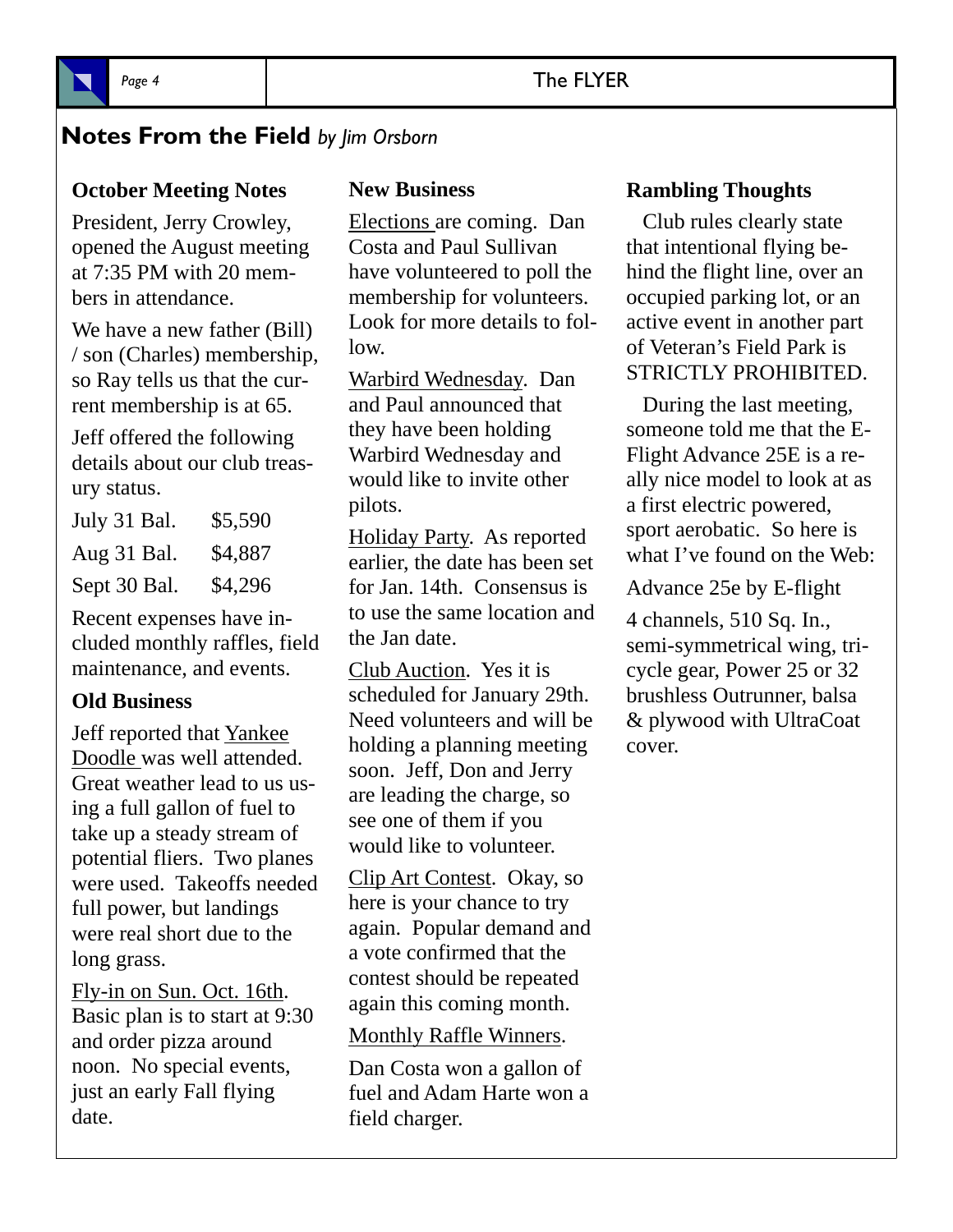### **Cover Photo Story** *by Jim Orsborn*

Who says that other modelers can't have as much fun as we do flying planes? The following extract is from The Foghorn, which is the newsletter of the Marine Modelers Club of New England.

We sailed 15 races during the 2 days in extremely windy weather. The wind blew a steady 18 knots and had very regular gusts over 30 knots. We started with 14 boats and ended the 2nd day with 3 boats sailing at the Regatta end.

Wheelers sailed at 6 knots and surfed down wind at 8-9 knots. Collisions occurred often and caused serious damage often forcing the boat out of racing. Hulls collided hard enough to crack both fiber glass hulls. 80 Lbs Sheet lines snapped like sewing thread. Threaded stainless fitting were stressed enough to strip the threads out pulling pieces apart. Stainless steel spreaders were broken like toothpicks. 9' carbon fiber masts were twisted apart. Bolted Boom fittings were ripped through the carbon fiber mast and lost overboard.

All in all it was a great series of sail races to watch. None of that watch the grass grow in this series! It was EXCITING but sad for the boat owners. These are expensive big boats, running in the \$2000 range. 2 guys flew out from California to endure the breakage. Just think \$600 in crating and freight plus your ticket to watch the boat self destruct!

#### **Club Activities and Events**

Christmas is coming. Remember that this is confirmation that we've passed the shortest day of the year (Dec. 22nd) and Spring is coming.

#### Jan 14th — Holiday Party

Best party of the year. Plans are to follow tradition; same place, same menu, great drawings.

Jan 29th — Club Auction

Great fundraiser for the club; helps us keep the grass cut and not raise the annual dues.

Super Bowl — Early Feb